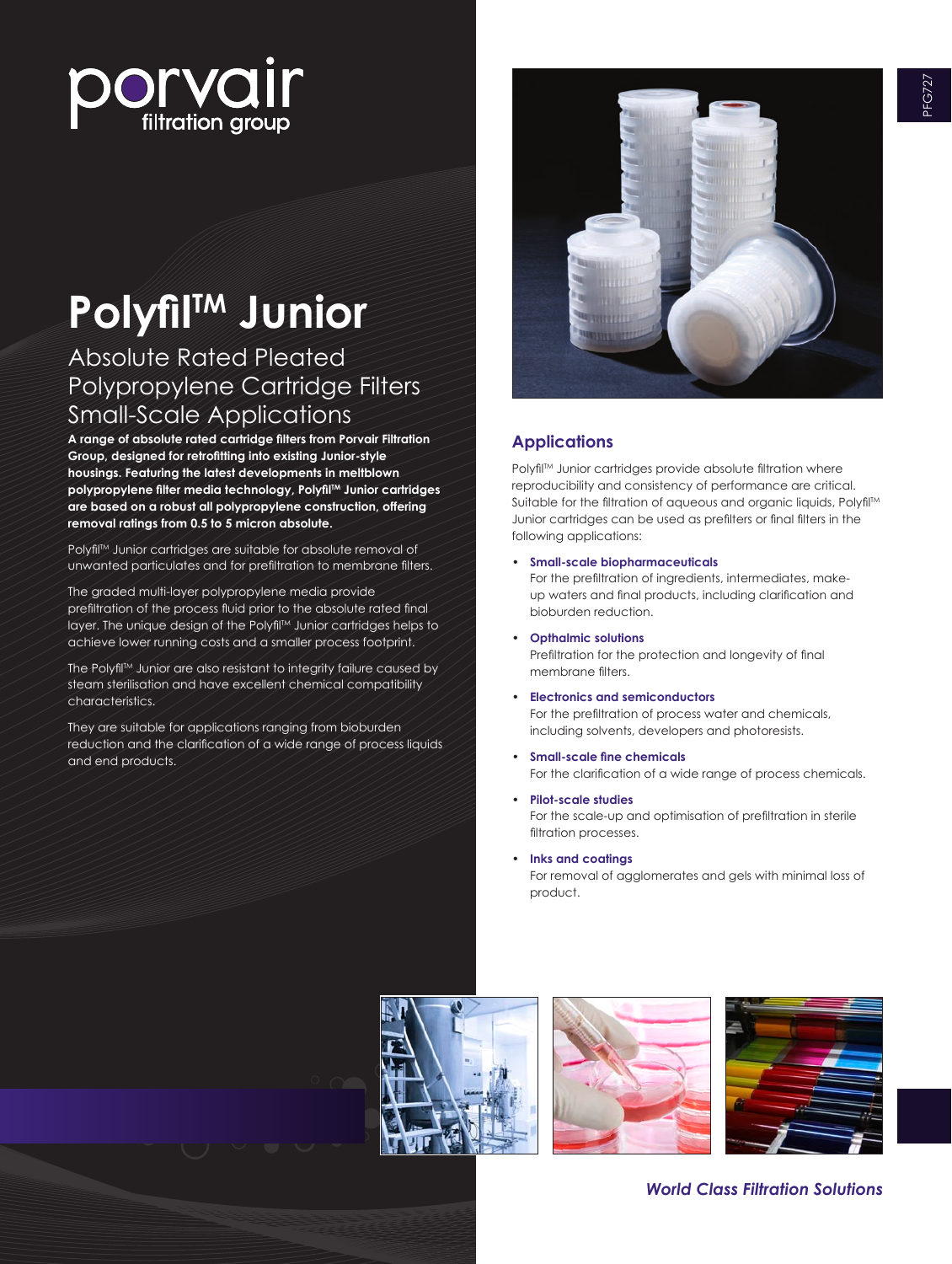#### • **PolyfilTM Junior cartridges**

Extensive research and selection of the latest and most advanced polypropylene meltblown microfibre filter media, results in improved performance, leading to extended filter life at a given efficiency.

## • **Graded multi-layer media**

The multi-layer media structure provides prefiltration of the process fluid prior to the absolute rated final layer. This combination provides economy of use and a smaller process footprint.

• **High filtration area**

Large surface area for low clean pressure drop.

# • **Guaranteed removal ratings**

Polyfil™ Junior cartridges are validated using the recognised industry standard modified OSU-F2 single pass test to Beta 5000 (99.98% efficiency).

# • **Suitable for steam and hot water sanitisation**

Polyfil™ Junior J-style cartridaes are resistant to repeat steam sterilisation up to 135°C (275°F) and hot water cycles at up to 90°C (194°F). S-style cartridges are designed for sterilisation by autoclave.

#### • **Environmentally friendly**

Polyfil<sup>TM</sup> Junior filters are environmentally friendly, all spent cartridges can be readily incinerated to trace ash.

## • **Full traceability**

All Polyfil<sup>TM</sup> Junior cartridges are identified with a batch serial number. Each Polyfil<sup>TM</sup> Junior cartridge is supplied with a Certificate of Quality and an operating instruction leaflet.

#### • **Controlled manufacturing environment**

Polyfil<sup>TM</sup> Junior cartridges are manufactured in an ISO Cleanroom environment by fully gowned staff, minimising the risk of contamination.

# **Cartridge Construction**

The high quality robust all polypropylene construction of Polyfil™ Junior cartridges, allows for excellent chemical compatibility with a wide range of fluids.

The meltblown polypropylene media provides a bonded matrix thus eliminating fibre migration.

The inherent structural stability of the Polyfil™ Junior, prevents 'channelling' and avoids the risk of particle unloading even under impulse conditions.

The multi-layer combination of filter media, irrigation mesh and drainage material carefully pleated and thermally bonded maximises the media area and ensures an efficient flow throughout the cartridge.

The Polyfil™ Junior fusion bonded construction ensures cartridge integrity. No surfactants or bonding agents are used, minimising extractables.

| Table 1         | <b>Particle Retention Rating</b> |                                               |                                              |                                          |
|-----------------|----------------------------------|-----------------------------------------------|----------------------------------------------|------------------------------------------|
| Code            | Pore Rating<br>(microns)         | Absolute Rating<br>99.98% Beta 5000 (microns) | Nominal Rating<br>99.90% Beta 1000 (microns) | Nominal Rating<br>99% Beta 100 (microns) |
| PP <sub>5</sub> | 0.5                              | 0.5                                           | 0.45                                         | 0.35                                     |
| PP8             | 0.8                              | 0.8                                           | 0.6                                          | 0.4                                      |
| <b>P01</b>      |                                  |                                               | 0.9                                          | 0.55                                     |
| P <sub>02</sub> | $\mathcal{P}$                    | $\mathcal{P}$                                 | 1.7                                          | 1.2                                      |
| P05             | 5                                | 5                                             | 2.6                                          | 1.25                                     |
| P10             | 10                               | 10                                            | 8                                            | 7.5                                      |
| P <sub>20</sub> | 20                               | 17.5                                          | 12.5                                         | 10                                       |
| P40             | 40                               | 35                                            | 30                                           | 20                                       |



Filters for Small-Scale Applications

Absolute Rated Pleated Polypropylene Cartridge Filters for Small-Scale Applications

Pleated Polypropylene Cartridge

Absolute Rated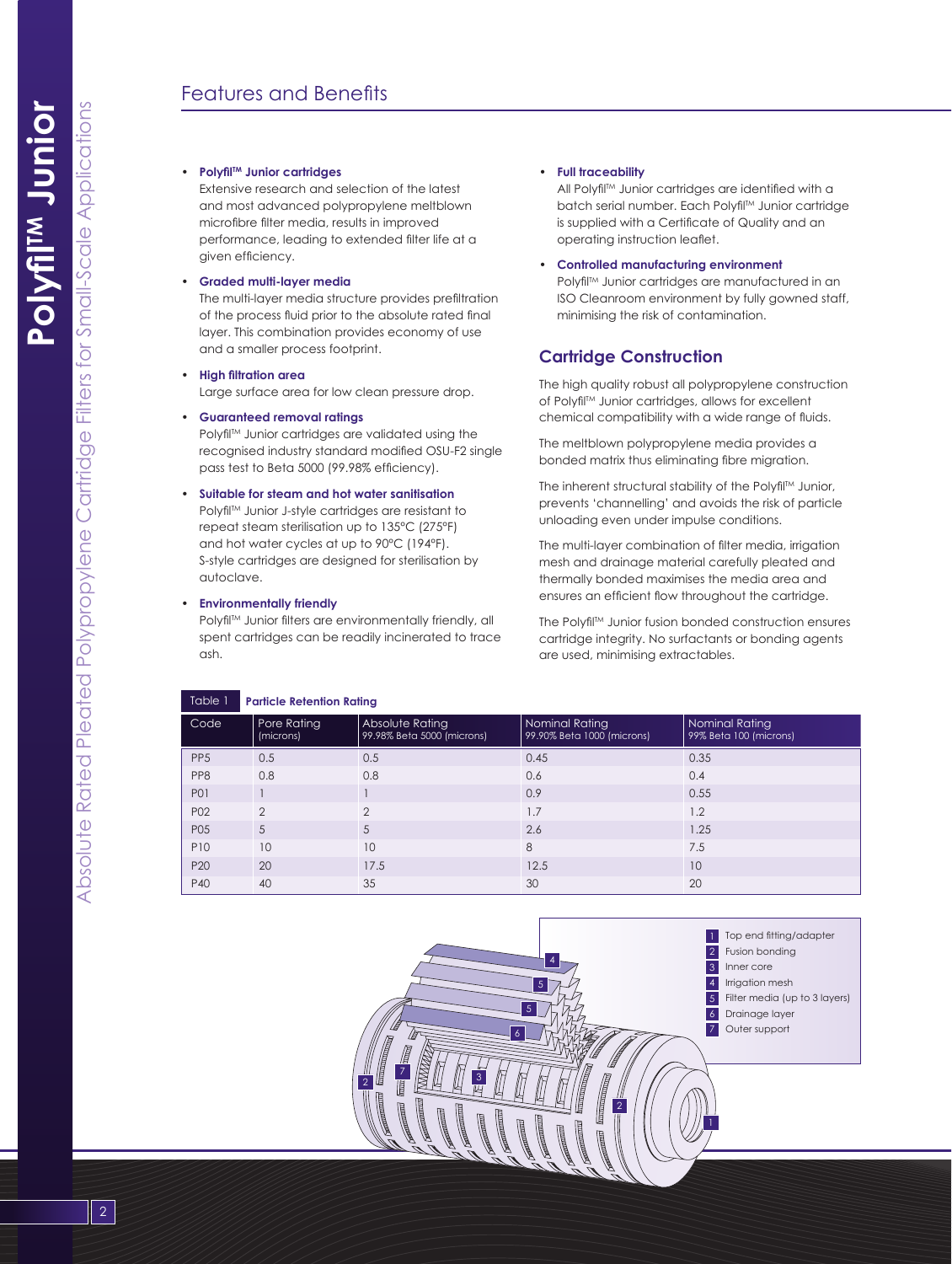# **Materials of Manufacture**

| Filter media:   | Polypropylene   |
|-----------------|-----------------|
| Support layers: | Polypropylene   |
| Inner core:     | Polypropylene   |
| Outer support:  | Polypropylene   |
| End fittings:   | Polypropylene   |
| Support ring:   | Stainless steel |

#### **Cartridge Dimensions (Nominal)**

Diameter: 70mm (2.8") Length: 77.5mm (2.5") 136mm (5")

# **Effective Filtration Area**

Up to 0.15m<sup>2</sup> (1.6ft2) per 136mm module (depending on pore rating).

# **Cartridge Treatment**

| Standard: | Cleaned without further treatment.                                             |
|-----------|--------------------------------------------------------------------------------|
| Flushed:  | Flushed with pyrogen-free water.                                               |
| Rinsed:   | Ultra-clean, pulse flushed to give a system<br>resistivity of $18M\Omega$ .cm. |

# **Gaskets and O-Rings**

| J-style: | Silicone (other materials are available |
|----------|-----------------------------------------|
|          | on reauest).                            |
| S-style: | Not supplied.                           |

#### **Maximum Differential Pressure**

| Normal flow direction at:  |                                     |  |
|----------------------------|-------------------------------------|--|
| 20°C (68°F):               | 6.0 bar (87 $ b/$ in <sup>2</sup> ) |  |
| 80°C (176°F):              | 4.0 bar (58lb/in <sup>2</sup> )     |  |
| 100°C (212°F):             | 3.0 bar $(43/b/in2)$                |  |
| 120°C (248°F):             | 2.0 bar (29lb/in <sup>2</sup> )     |  |
| 125°C (248°F):             | 1.5 bar (29 $ b/$ in <sup>2</sup> ) |  |
| Reverse flow direction at: |                                     |  |
| 20°C (68°F):               | 2.1 bar (30 $b/in2$ )               |  |
| 80°C (176°F):              | 1.0 bar $(15lb/in2)$                |  |
| 100°C (212°F):             | $0.5$ bar (7lb/in <sup>2</sup> )    |  |

# **Operating Temperature**

Maximum continuous: 80°C (176°F)

# **Sterilisation**

| J-style: | In situ steam 70 x 25 minute cycles at 125°C<br>$(257^{\circ}F)$ . |
|----------|--------------------------------------------------------------------|
| S-style: | Autoclave 100 x 25 minute cycles at 125°C<br>$(257^{\circ}F)$ .    |

# **Extractables**

Minimum total extractables. Please refer to the Polyfil™ II Validation Guide.

# **Integrity Testing**

Polyfil<sup>TM</sup> Junior filter cartridges are batch tested for integrity using the Bubble Point Test. Procedural details are available from **Porvair**.

#### **Clean Water Flow Rates**

- Typical clean water flow rate: A 136mm (5") Polyfil™ Junior cartridge exhibits the flow-**Δ**P characteristics indicated below, for solutions with a viscosity of 1 centipoise.
- Other solutions: For solutions with a viscosity of greater than 1 centipoise, multiply the indicated differential pressure by the viscosity in centipoise.